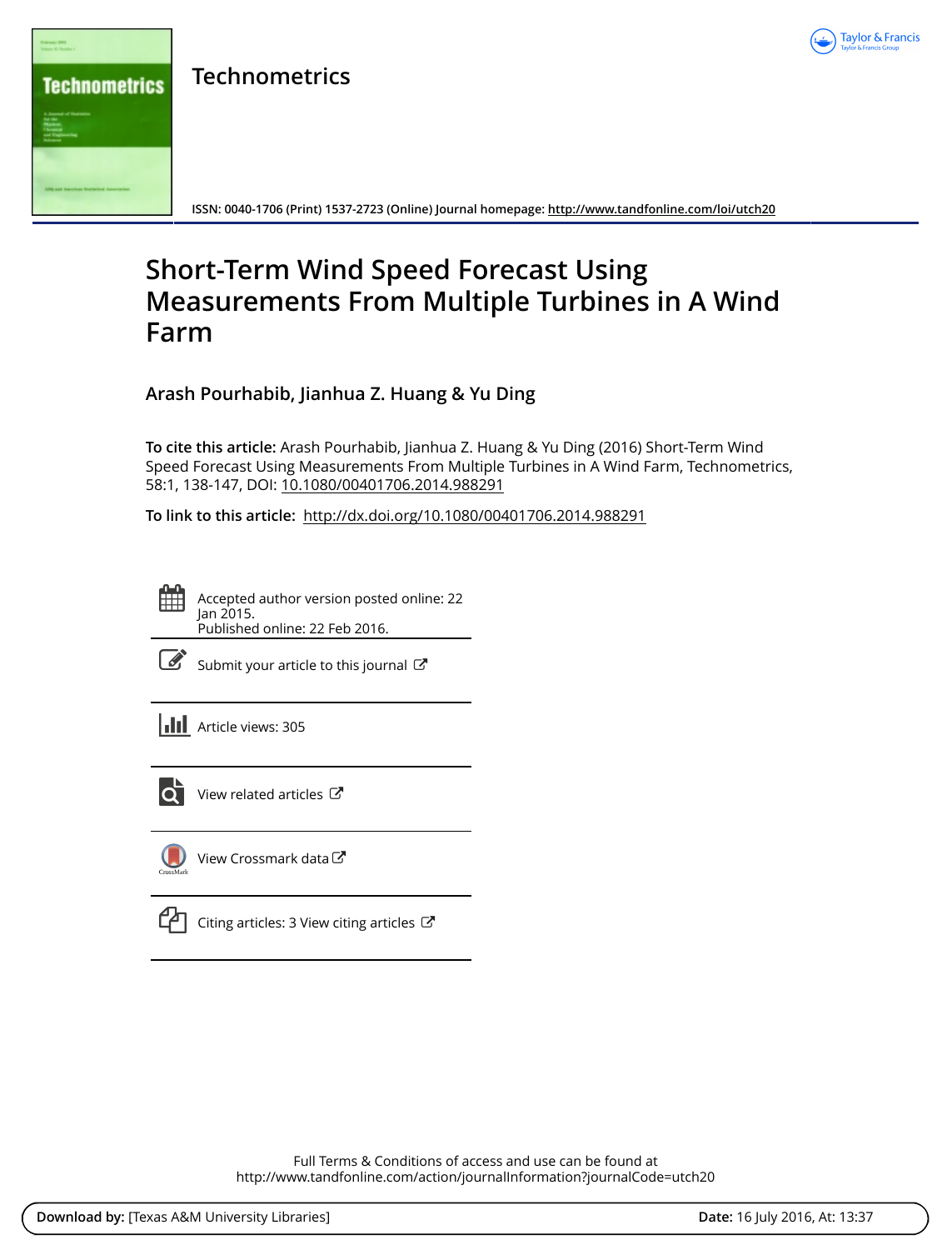# Short-Term Wind Speed Forecast Using Measurements From Multiple Turbines in A Wind Farm

# **Arash POURHABIB**

School of Industrial Engineering and Management Oklahoma State University Stillwater, OK 74074 (*[arash.pourhabib@okstate.edu](mailto:arash.pourhabib@okstate.edu)*)

# **Jianhua Z. HUANG**

Department of Statistics Texas A&M University College Station, TX 77843 School of Statistics Renmin University of China Beijing 100872, China (*[jianhua@stat.tamu.edu](mailto:jianhua@stat.tamu.edu)*)

**Yu DING**

Department of Industrial and Systems Engineering Texas A&M University College Station, TX 77843 (*[yuding@iemail.tamu.edu](mailto:yuding@iemail.tamu.edu)*)

Turbine operations in a wind farm benefit from an understanding of the near-ground behavior of wind speeds. This article describes a probabilistic spatial-temporal model for analyzing local wind fields. Our model is constructed based on measurements taken from a large number of turbines in a wind farm, as opposed to aggregating the data into a single time-series. The model incorporates both temporal and spatial characteristics of wind speed data: in addition to using a time epoch mechanism to model temporal nonstationarity, our model identifies an informative neighborhood of turbines that are spatially related, and consequently, constructs an ensemble-like predictor using the data associated with the neighboring turbines. Using actual wind data measured at 200 wind turbines in a wind farm, we found that the two modeling elements benefit short-term wind speed forecasts. We also investigate the use of regime switching to account for the effect of wind direction and the use of geostrophic wind to account for the effects of meteorologic factors other than wind. These at best provide a small performance boost to speed forecast.

KEY WORDS: Multiple time-series; Near-ground wind; Probabilistic modeling; Short-term wind speed forecasts; Spatial-temporal models.

# <span id="page-1-0"></span>1. INTRODUCTION

This article is concerned with developing short-term wind speed forecasts that could potentially benefit turbine operations and control. Wind speed forecasting is commonly categorized as short-term, medium-term, and long-term. There is no sharp division between medium- and long-term forecasts, which can range from days to years. For medium- and long-term forecasts, physics-based numerical weather prediction (NWP) methods (Cassola and Burlando [2012\)](#page-10-0) are typically used. Short-term forecasts, on the other hand, rely primarily on using past wind speed measurements and purely data-driven approaches (Genton and Hering [2007\)](#page-10-1). The literature appears to agree that short-term forecasts refer to a few hours of prediction horizon for which data-driven, statistical models generally outperform the physics-based NWPs. For instance, 6 hours were mentioned by Giebel et al. [\(2011\)](#page-10-2) as the separator between short-term and medium/long-term forecasts. Our article uses forecasts of 2 to 5 hr ahead.

<span id="page-1-5"></span><span id="page-1-2"></span><span id="page-1-1"></span>There has been a rich body of literature on short-term wind speed forecasts; for comprehensive reviews, refer to Giebel et al. [\(2011\)](#page-10-2) and Zhu and Genton [\(2012\)](#page-10-3). This article focuses on turbine-specific wind speed forecasts, namely, that our model <span id="page-1-4"></span><span id="page-1-3"></span>is constructed based on measurements coming from individual turbines in a wind farm, as opposed to aggregating the whole farm data into a single time-series. The need for turbine-specific wind speed forecasts arises from the need to control turbine operations. For instance, the concept of damage-mitigating control (Santos [2007\)](#page-10-4) depends on the trade-off between the wind power generation and the level of stress exerting on the turbine structure by wind. As a turbine generates more power under high wind, the resulting high stresses can lead to reliability problems. Turbine operators employ pitch and yaw controls to reduce the maximum and accumulative stresses at sensitive locations, for example, at the root of a blade, although this results in some loss of production. To perform the damage-mitigating control (and many other types of control), operators need to know the types of wind conditions to anticipate in the near future. Once wind speed is predicted, the expected power generation can be estimated using, for instance, a nominal power curve converting wind speed to power (Kusiak, Zheng, and Song [2009\)](#page-10-5). Given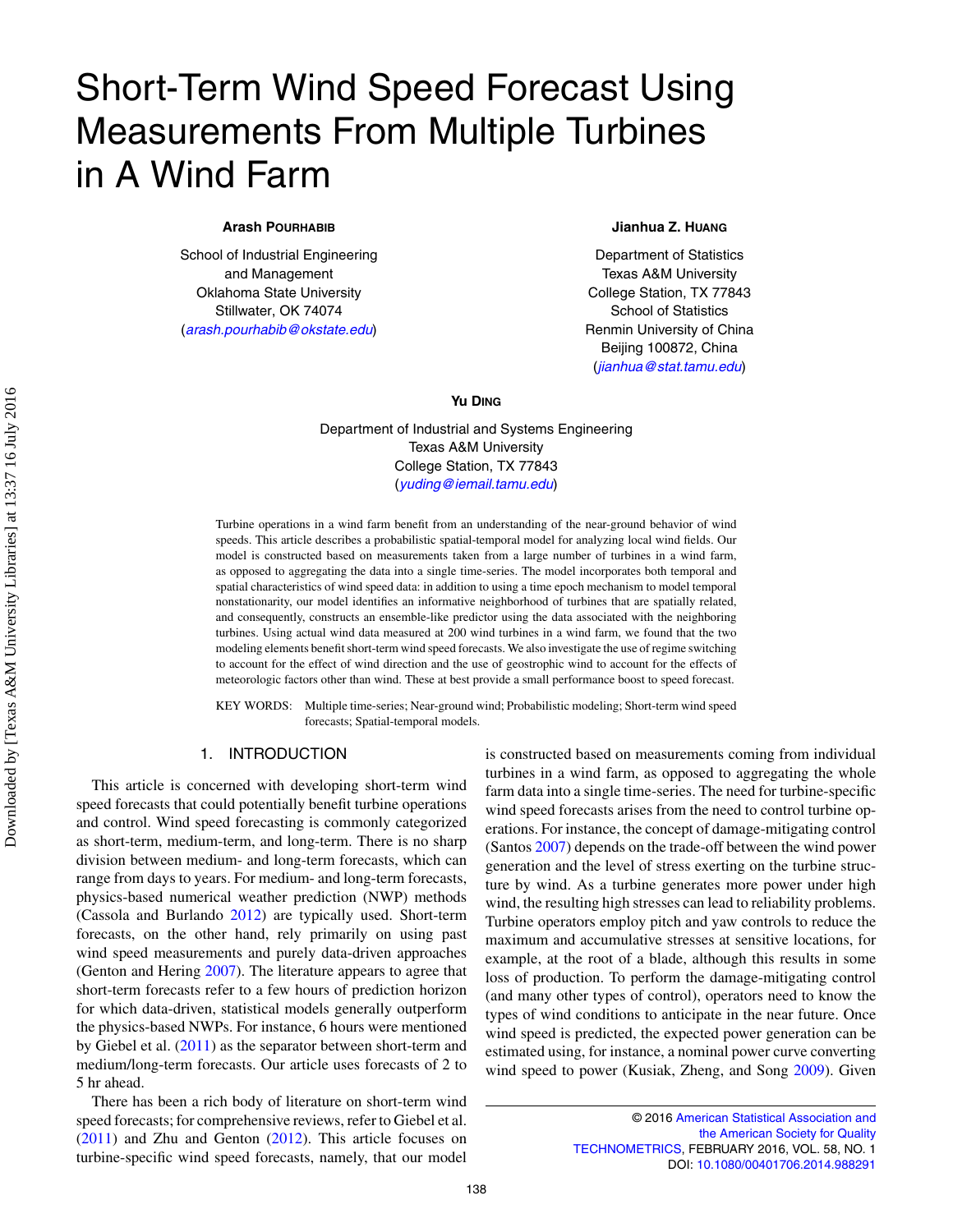that such control must be performed on individual turbines, a turbine-specific wind speed forecast model is more helpful than using aggregated farm-level data.

This article presents a probabilistic spatial-temporal model for analyzing local wind fields. We use the spatial information through selecting the informative neighborhood of a turbine and then build an "ensemble learner" using the neighboring turbines. For handling nonstationarity in wind speed measurements, we employ a time epoch mechanism. We conduct numerical analysis using 2 years of wind and power data collected on 200 turbines in an inland wind farm and demonstrate the merit of the proposed model.

[The](#page-2-0) [remainder](#page-2-0) [of](#page-2-0) [this](#page-2-0) [article](#page-2-0) [is](#page-2-0) [organized](#page-2-0) [as](#page-2-0) [follows.](#page-2-0) Section 2 reviews some of the widely used models for short-term wind speed forecasting. [Section 3](#page-3-0) presents three proposed models and discusses the selection of appropriate loss functions. [Section 4](#page-6-0) applies them and compares their performance with four com-monly used models. [Section 5](#page-9-0) summarizes this article and offers suggestions for future research.

# 2. COMMONLY USED SHORT-TERM WIND SPEED FORECAST APPROACHES

In this section, we review some existing models for shortterm wind speed forecasting. Let  $Y_i(t) = Y(\mathbf{s}_i; t)$  denote the wind speed at time *t* measured at location  $s_i$  for  $i = 1, 2, \ldots, I$ . Let  $\mathbf{Y}(t) = [Y_1(t), Y_2(t), \dots, Y_I(t)]^T$ . Suppose we observe the wind speed at locations  $s_i$ ,  $i = 1, 2, ..., I$ , and at times  $t =$ 1, 2,...,T . We want to make an *h*-step ahead prediction, denoted as  $\hat{Y}_i(t + h)$ . Assume the temporal resolution is in hours, so that *h*-step ahead means *h*-hour ahead. For the short-term forecasts made in this article, *h* is up to 5 hr.

We note that some studies directly forecast the wind power, that is, they define  $Y_i(t)$  as the power output from a turbine or a wind farm, rather than wind speed. Since methods used for power forecasts do not differ fundamentally from those for wind speed forecasts, we focus on different mechanisms of using the temporal and spatial information for forecasts without differentiating whether it is for wind speed forecasts or power forecasts.

Statistical models developed for short-term wind speed forecasts can be categorized into temporal models and spatialtemporal models. The basic idea behind temporal models is that wind speed at each time point is partially predicted by the wind speed in its near past, and thus time-series models can be built for producing short-term forecasts. There is a rich body of literature on time-series models for short-term forecasts, particularly autoregressive models (Brown, Katz, and Murphy [1984;](#page-10-6) Huang and Chalabi [1995;](#page-10-7) Schlink and Tetzlaff [1998\)](#page-10-8), autoregressive moving average models (Torres et al. [2005;](#page-10-9) Erdem and Shi [2011\)](#page-10-10), and autoregressive integrated moving average models (Palomares-Salas et al. [2009\)](#page-10-11).

<span id="page-2-14"></span><span id="page-2-9"></span>Specifically, temporal models use an independent model for each respective time series  $\{Y_i(t): t = 1, 2, ..., T\}$ , for  $i = 1, 2, \ldots, I$ . The simplest case, known as persistence forecasting, assumes

<span id="page-2-21"></span>
$$
\hat{Y}_i(t+h) = Y_i(t),
$$
 for  $i = 1, 2, ..., I,$  (1)

that is, the wind speed "persists" over time for the following *h* hours. Despite its simplicity, the persistence model has been considered as a reference model in the literature (Giebel et al. [2011\)](#page-10-2).

<span id="page-2-10"></span>More sophisticated methodologies include the autoregressive moving average model of order  $(p, q)$ , denoted by  $ARMA(p, q)$ , and expressed as

$$
Y_i(t) = c + \sum_{\ell=1}^p \phi_\ell Y_i(t - \ell) + \sum_{\ell=1}^q \theta_\ell \epsilon(t - \ell) + \epsilon(t),
$$
  
for  $i = 1, 2, ..., I,$  (2)

<span id="page-2-17"></span><span id="page-2-0"></span>where *c* is a constant,  $\phi_{\ell}$  and  $\theta_{\ell}$  are the autoregressive and moving average parameters, respectively, and  $\epsilon(t) \sim (0, \sigma^2)$  for  $t = 1, 2, \ldots, T$ . A special case is when  $q = 0$ ; this results in an autoregressive model of order *p*, denoted by AR(*p*). Brown, Katz, and Murphy [\(1984\)](#page-10-6), by explicitly considering non-Gaussian distribution and diurnal nonstationarity, found that AR(1) and AR(2) models outperform the persistence model for hourly data. In general, low-order AR models are considered most suitable for short-term forecasts (Katz and Skaggs [1981;](#page-10-12) Huang and Chalabi [1995\)](#page-10-7). However, successful implementation of higher-order AR models for short-term forecasts has also been reported, for instance, by Schlink and Tetzlaff [\(1998\)](#page-10-8). Sophisticated AR models, for example, those built upon generalized logit-normal distributions (Pinson [2012\)](#page-10-13), or Markov-switching autoregressive models that handle seasonal fluctuations (Ailliot and Monbet [2012\)](#page-10-14), have been proposed to model wind power/speed time series (Ailliot and Monbet [2012\)](#page-10-14). In addition, ARMA models, that is,  $q \neq 0$ , have been used for short-term forecasts (Daniel and Chen [1991;](#page-10-15) Kamal and Jafri [1997;](#page-10-16) Torres et al. [2005\)](#page-10-9). Other temporal models for wind power/speed forecasts include the Kalman filter (KF; Crochet [2004;](#page-10-17) Louka et al. [2008\)](#page-10-18), KF in combinations with NWP (Cassola and Burlando [2012\)](#page-10-0) as well as hybrid time-series KF (Liu, Tian, and Li [2012\)](#page-10-19), hybrid intelligent algorithms (Wan et al. [2014\)](#page-10-20), and kernel density estimation (Qin, Li, and Xiong [2011;](#page-10-21) Bessa et al. [2012\)](#page-10-22).

<span id="page-2-27"></span><span id="page-2-23"></span><span id="page-2-22"></span><span id="page-2-20"></span><span id="page-2-19"></span><span id="page-2-16"></span><span id="page-2-7"></span><span id="page-2-6"></span><span id="page-2-5"></span><span id="page-2-1"></span>The basic idea of spatial-temporal models is the wind speed characteristics of a region resemble the characteristics of neighboring regions. This idea has encouraged researchers to incorporate the spatial dependency of wind speed into their models (Alexiadis, Dokopoulos, and Sahsamanoglou [1999;](#page-10-23) Gneiting et al. [2006;](#page-10-24) Hering and Genton [2010;](#page-10-25) Kusiak and Li [2010;](#page-10-26) He et al. [2014;](#page-10-27) Tastu et al. [2014\)](#page-10-28). For example, a straightforward extension of the AR(*p*) model yields the Vector AR(*p*) model (Johansen [1995\)](#page-10-29), or simply VAR(*p*), which considers wind speed at multiple locations. VAR(*p*) is defined as

<span id="page-2-25"></span><span id="page-2-18"></span><span id="page-2-15"></span><span id="page-2-13"></span><span id="page-2-12"></span><span id="page-2-11"></span><span id="page-2-3"></span><span id="page-2-2"></span>
$$
\mathbf{Y}(t) = \mathbf{c} + \sum_{\ell=1}^{p} \mathbf{\Psi}_{\ell} \mathbf{Y}(t - \ell) + \boldsymbol{\epsilon}(t),
$$
 (3)

<span id="page-2-26"></span><span id="page-2-24"></span><span id="page-2-4"></span>where **c** is an  $I \times 1$  constant vector,  $\Psi_{\ell}$  is an  $I \times I$  matrix of autoregressive coefficients for  $\ell = 1, 2, \ldots, p$ , and  $\epsilon(t)$  is the  $I \times 1$  error vector such that  $\mathbb{E}\{\epsilon(t)\} = \mathbf{0}, \mathbb{E}\{\epsilon(t)\epsilon(t)^T\} = \mathbf{\Omega},$ where  $\Omega$  is a diagonal matrix with nonnegative entries, and  $\mathbb{E}\{\epsilon(t)\epsilon(t-k)^T\} = \mathbf{0}$ , for  $k \neq 0$ . See de Luna and Genton [\(2005\)](#page-10-30) for an application of VAR(*p*) for wind speed forecasts.

<span id="page-2-8"></span>It is important to understand how the spatial information helps with wind speed forecasts. When multiple wind farms are geographically dispersed and far away from each other (e.g., 100 miles in distance), wind measurements at an upstream location can inform wind speed forecasts at a downstream location.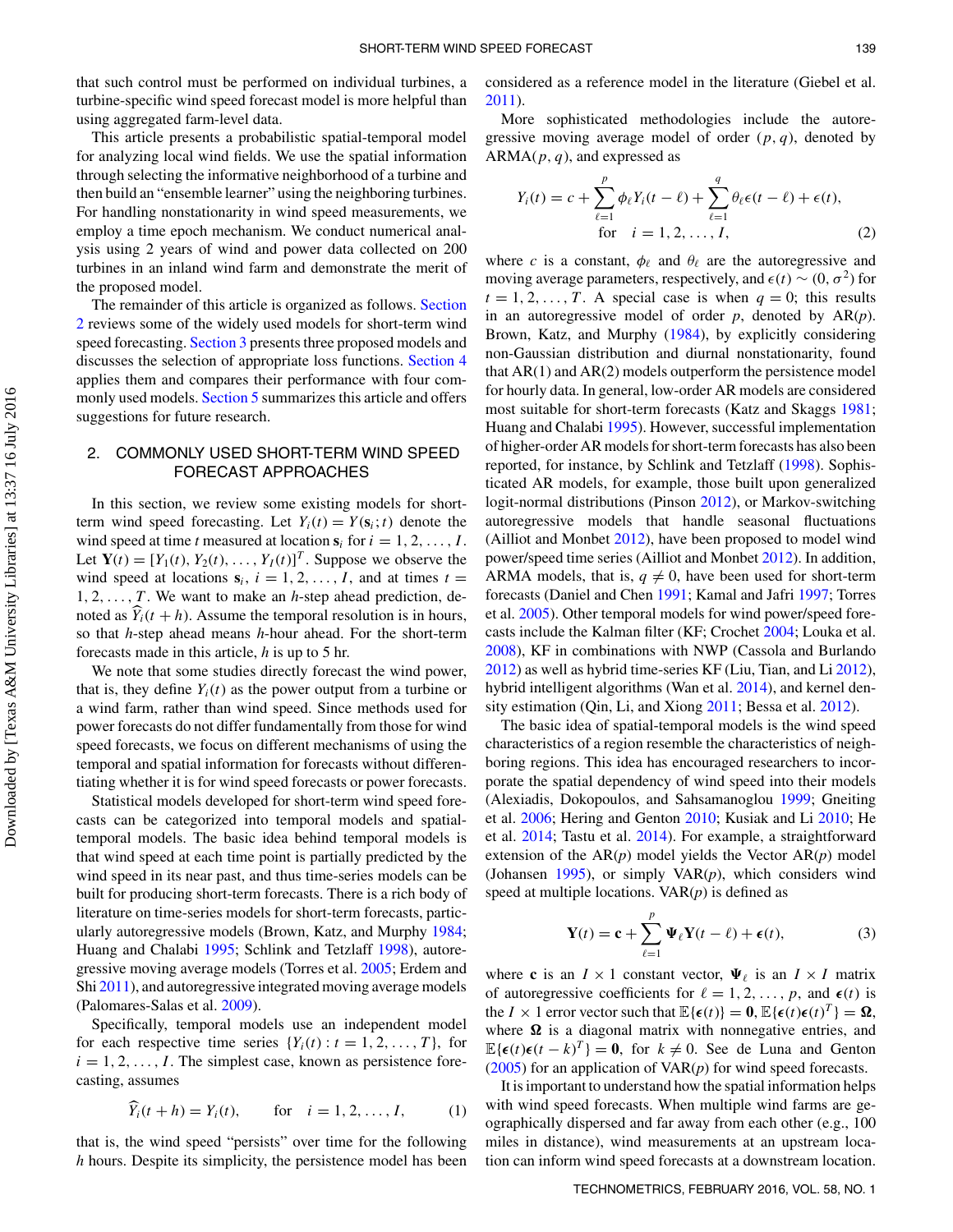Under a typical traveling speed of the weather system, using multiple wind farm measurements can improve wind prediction for a few hours ahead.When the wind measurement locations are closer, say a few tens of miles apart, the look-ahead time is naturally shortened to a few or tens of minutes. Most spatio-temporal models for wind speed forecasts, including Alexiadis, Dokopoulos, and Sahsamanoglou [\(1999\)](#page-10-23), Gneiting et al. [\(2006\)](#page-10-24), Hering and Genton [\(2010\)](#page-10-25), and Tastu et al. [\(2014\)](#page-10-28), employ weather system information. This approach, which we call between-farm spatial models, is most effective when multiple wind measurements come from relatively large regions for a small number of locations.

Unlike the between-farm setting, our interest is to make turbine-specific forecasts for up to a few hours using wind speed data measured at all turbine sites within a wind farm. In other words, we consider a set of measurements in a relatively small region for a large number of locations within a wind farm. Given the close vicinity between turbines within a farm, the information propagating through the weather system is not the primary reason for prediction enhancement. But the wind measurements taken at other turbine sites do bear relevance. For example, Kusiak and Li [\(2010\)](#page-10-26) and He et al. [\(2014\)](#page-10-27) used either an artificial neural network or a linear regression to take wind measurements at multiple turbine sites as inputs and predicted the wind power aggregated at the farm level.

<span id="page-3-7"></span>One important question in modeling spatial dependency in local wind fields for individual turbines is selecting the subset of relevant turbine sites. He et al. [\(2014\)](#page-10-27) allowed their linear regression model to assign weights to different turbine sites based on historical observations, whereas Kusiak and Li [\(2010\)](#page-10-26) set a threshold on the correlation between a turbine site and the target site. The two approaches are similar as they both depend on correlations calculated by using the original wind speed measurements. Our proposed model selects the informative neighborhood of turbine sites based on similarity in the rate of change in wind speed, rather than that in the wind speed itself. The proposed model also uses the time epoch mechanism to model nonstationarity. The spatio-temporal treatments collectively are an improvement over the use of the persistent model and other time series models.

# 3. SPATIAL-TEMPORAL AUTOREGRESSIVE MODELS

<span id="page-3-8"></span>We treat wind speed at each location as a random variable. Different probability distributions have been proposed in the literature to model wind speed, including Weibull (Yu and Tuzuner [2008\)](#page-10-31) and truncated normal (Gneiting et al. [2006\)](#page-10-24). We use the truncated normal distribution, because it can model nonnegativity of the wind speed and its quantiles can be easily computed. Assume the wind speed  $Y_i(t) = Y(\mathbf{s}_i; t)$  follows a truncated normal distribution  $\mathcal{N}^+(\mu_i(e_t), \sigma^2(e_t))$  at time *t* and location  $\mathbf{s}_i$  for  $i = 1, 2, \ldots, I$  (location  $s_i$  will be often shortened as location  $i$ ), where  $e_t$  denotes the "epoch" at time  $t$ , that is, a section of days in a period of time in which the wind speed can be assumed stationary (He et al. [2014\)](#page-10-27). For example, 6 a.m. to 12 p.m. in the month of January is selected as one epoch in our analysis.

Our objective is to develop a model for the parameters of the truncated normal distribution by considering both temporal

and spatial dependency in the field. The use of epochs as just mentioned is a way to accommodate nonstationarity in wind speed. Below, we explain how to handle the spatial dependency through a regularized learning formulation and then determine how best to evaluate forecasts out of sample through loss functions.

#### <span id="page-3-5"></span><span id="page-3-4"></span>3.1 Gaussian Spatial-Temporal Autoregression

To begin, we note that single time-series models can be derived from the assumption that wind speed is some (parametric or nonparametric) function of the past wind speed values. To account for the spatial dependency of the wind speed, we assume that the conditional mean of the wind speed is a function of the wind speeds at not only the target site but also other locations in the region. Specifically, the conditional mean of the wind speed at location *i* can be written as

$$
\mu_i(e_i) = c + \sum_{\ell=1}^p \sum_{j \in J_i} a_{ij\ell} Y_j(t - \ell), \text{ for } i = 1, 2, ..., I, (4)
$$

<span id="page-3-6"></span><span id="page-3-1"></span>where  $c$  is a constant,  $p$  represents the history of time that can be informative to model the mean of the distribution,  $a_{ij\ell}$  are the parameters that show the spatial-temporal dependency, and  $J_i \subset 1, 2, \ldots, I$  is a set of locations whose wind speeds have predictive power of the wind speed at the target location *i*. Here, we fix the order of temporal part  $p$ ; [Section 4.3](#page-8-0) discusses its determination. [Section 3.2](#page-4-0) discusses the data-driven selection of the informative neighborhood  $J_i$ , and [Section 4](#page-6-0) discusses the selection of time epochs,  $e_t$ .

Dealing with large-scale datasets that influence the model through  $J_i$ , we proceed by imposing a natural structure on the spatial-temporal coefficients through parameterization. Subsequently, we adaptively select the neighborhood size such that most important information is captured via employing a smaller number of locations. These tasks, while maintaining the model interpretability, facilitate the solution procedure enormously as we explain below.

Assume the spatial-temporal parameters  $a_{ij\ell}$  can be decomposed into the respective spatial and temporal parts,

$$
a_{ij\ell} = a_{ij}^{s} a_{i\ell}^{t} \quad \text{for} \quad i = 1, 2, ..., I, \quad j \in J_i, \ell = 1, 2, ..., T.
$$
 (5)

<span id="page-3-2"></span><span id="page-3-0"></span>A key observation in modeling the spatial parameter  $a_{ij}^s$  is that wind speeds at closer geographic proximity contribute more in explaining the change in the wind speed at the target site, whereas the speeds at distant locations give less information. One way to model this type of dependency is through a Gaussian kernel. Specifically,

$$
a_{ij}^s = \exp\left[-\left(\mathbf{s}_i - \mathbf{s}_j\right)^T \mathbf{\Lambda}_i \left(\mathbf{s}_i - \mathbf{s}_j\right)\right], \text{ for } i = 1, 2, \ldots, I, (6)
$$

<span id="page-3-3"></span>where  $\Lambda_i = \text{diag}\{\lambda_{i1}, \lambda_{i2}\}\$ , and  $\lambda_{i1}$  and  $\lambda_{i2}$  are the parameters modeling the spatial decay in the longitudinal and latitudinal directions, respectively. In other words, this Gaussian kernel assigns "weights" to different locations and the weights continuously diminish as the distance increases. Therefore, this strategy is based on a continuous modeling of the spatial dependency, that is, we replace the spatial part of the coefficients in Equation [\(4\)](#page-3-1) by new location-specific parameters  $\Lambda_i$ .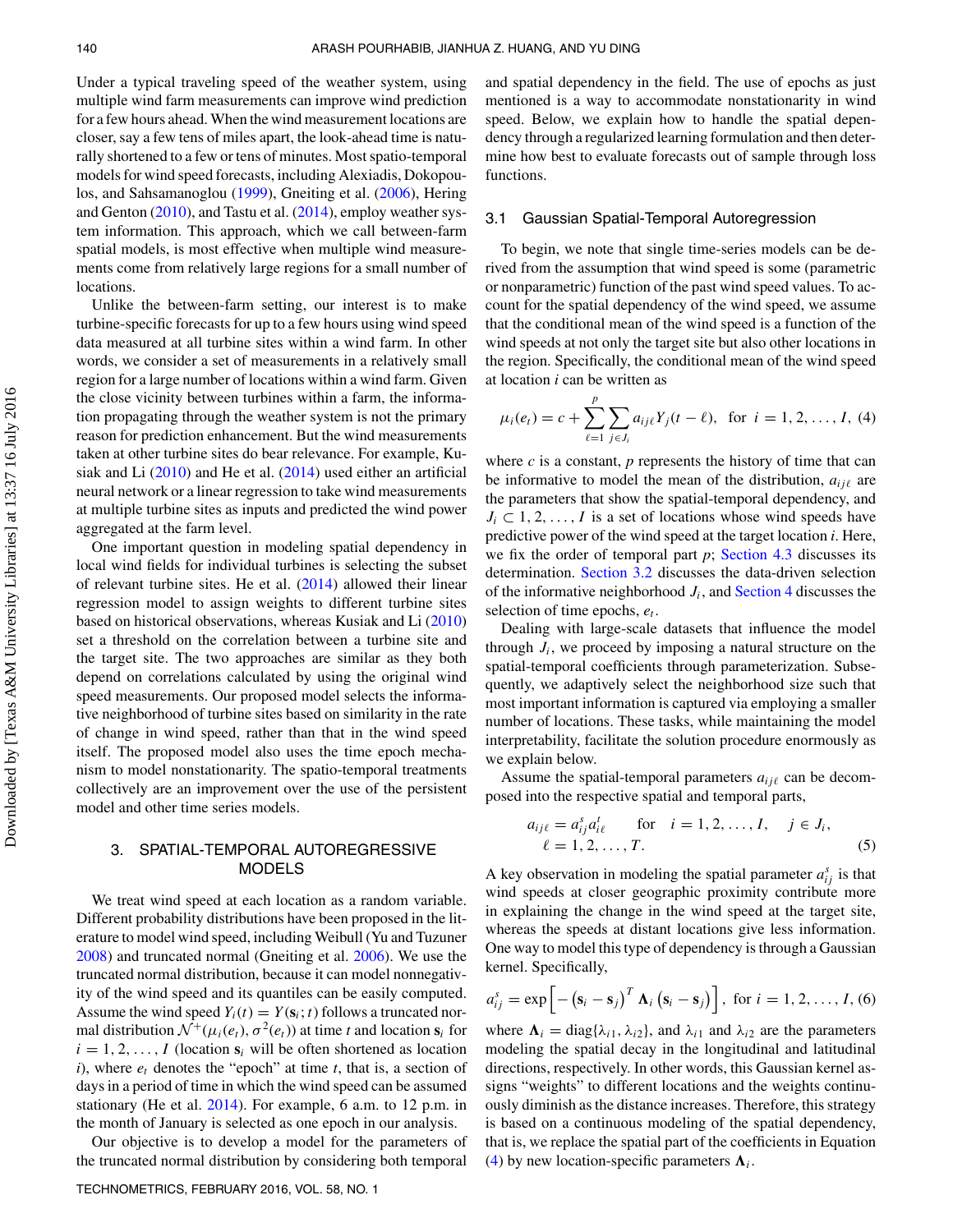For the temporal part  $a_{i\ell}^t$ , we can make a similar argument, that is, an exponential delay in weighting but in terms of time distance. This leads to the following equation,

$$
a_{i\ell}^t = \exp[-\lambda_{i3}\ell],
$$
 for  $i = 1, 2, ..., I,$  (7)

<span id="page-4-1"></span>where  $\lambda_{i3}$  is a parameter modeling the temporal decay. Using Equations  $(5)$ – $(7)$ , we reduce the large number of spatialtemporal parameters for location *i* to the three parameters  $\lambda_1$ ,  $\lambda_2$ , and  $\lambda_3$ .

Let  $A_i$  denote an  $I \times p$  matrix of spatial dependency for location *i*. This means if  $j \in J_i$ , the  $(k, \ell)$  entry of the matrix is  $a_{ij}^s$ , otherwise it is zero. Define matrix  $\mathbf{D}_i$  as a  $p \times p$  diagonal matrix whose  $(\ell, \ell)$ th entry is  $a_{i\ell}^t$ . Then write Equation [\(4\)](#page-3-1) as

$$
\mu_i(e_t) = c + \text{tr}(\mathbf{A}_i \mathbf{D}_i \mathcal{Y}^T(t)), \quad \text{for} \quad i = 1, 2, ..., I, (8)
$$

<span id="page-4-2"></span>where *Y* is an  $I \times p$  matrix whose  $\ell$ th column is **Y**( $t - \ell$ ), and the superscript  $T$  denotes the transpose. We call model  $(8)$  the Gaussian spatial-temporal autoregression of order *p*, or, simply GSTAR(*p*).

To estimate the parameters in Equation [\(8\)](#page-4-2), we follow a regularized least-square estimation procedure. Specifically, we consider the optimization problem,

$$
\min U(\lambda_{i1}, \lambda_{i2}, \lambda_{i3}) = \sum_{\ell=1}^{T} \mathcal{L} \left\{ Y_i(\ell+h) - \bar{Y}_i, \text{tr} \left( \mathbf{A}_i \mathbf{D}_i \mathcal{Y}^T(\ell) \right) \right\} + \gamma \text{Pen} \left( \mathbf{A}_i \right), \tag{9}
$$

<span id="page-4-3"></span>where  $\bar{Y}_i = \frac{1}{T} \sum_{\ell=1}^T Y_i$ ,  $\mathcal{L}\{\ldots\}$  is a loss function (see [Section 3.5](#page-5-0)) for details),  $\gamma$  is a penalty coefficient, and Pen ( $A_i$ ) is a penalty term that controls the size of the neighborhood, as discussed in more detail in [Section 3.2.](#page-4-0) We solve optimization problem [\(9\)](#page-4-3) using numerical steepest descent methods.

We model the variance of wind speed as a linear combination of volatility, which measures the magnitude of recent changes in wind speed (Gneiting et al. [2006\)](#page-10-24). Specifically,

<span id="page-4-7"></span>
$$
\sigma_i^2(e_t) = b_0 + b_1 v_i(t)
$$
, for  $i = 1, 2, ..., I$ , (10)

where

<span id="page-4-4"></span>
$$
v_i(t) = \left[ \frac{1}{2|J_i|} \sum_{j \in J_i} \sum_{\ell=0}^1 \left\{ \left( Y_j(t-\ell) - Y_j(t-\ell-1) \right)^2 \right\} \right]^{\frac{1}{2}}, (11)
$$

 $|J_i|$  is the number of elements in  $J_i$ , and we estimate  $b_0$  and  $b_1$  through least-square estimation: we use the sample variance on the left-hand side of Equation [\(10\)](#page-4-4) and regress it on  $v_i(t)$  to estimate  $b_0$  and  $b_1$ . Based on our wind data, which have a large variability (generally true for almost all wind data), this equation tends to yield positive estimates of  $b_0$  and  $b_1$ , guaranteeing the positivity of the estimated  $\sigma_i^2(e_t)$ . However, if for some data we observe negative values for the estimated  $\sigma_i^2(e_t)$ , we can replace the negative estimate with a small positive number.

The predicted value for location *i* at *h*-step ahead will be the  $\alpha$ -quantile of the truncated normal distribution,

$$
\widehat{Y}(t+h) = \widehat{\mu}_i(t+h) + \alpha \Phi^{-1} \left[ \alpha + (1-\alpha)\Phi\left(-\frac{\widehat{\mu}_i(t+h)}{\widehat{\sigma}_i(t+h)}\right) \right],\tag{12}
$$

<span id="page-4-5"></span>where  $\hat{\mu}_i(\cdot)$  is the estimated mean found through Equation [\(8\)](#page-4-2) in which  $t + h$  denotes a prediction time that falls in the epoch

 $e_t$  (likewise,  $\widehat{\sigma}_i(\cdot)$  can be found through Equation [\(10\)](#page-4-4)), and the value of  $\alpha$  should be decided based on the loss function  $\mathcal{L}(\cdot, \cdot)$ . [Section 4.2](#page-8-1) discusses the optimal choice for  $\alpha$ .

# 3.2 Selecting the Neighborhood Through Regularization

<span id="page-4-0"></span>Despite the fact that a Gaussian kernel, as in Equation [\(6\)](#page-3-3), has already been used to weigh locations based on their relative distance from the target site, our analysis reveals that a pure distance-based determination of informative sites is insufficient and ineffective. It is important to identify the informative neighborhood for location  $i$ , that is,  $J_i$ . Based on our study, we find that two locations are informative to each other if they have similar rates of change in wind speed for a given period. In other words, using the correlation among the rate of change of the wind speeds can help determine the spatial dependency.

Specifically, let  $Z_i(t) = \frac{dY_i^s(t)}{dt} \approx Y_i^s(t) - Y_i^s(t-1)$ , for  $i =$ 1, 2, ..., *I*, where  $Y_i^s = \frac{Y_i}{m(Y_i)}$ , where  $m(Y_i) = \max\{Y_i(t); t =$  $1, 2, \ldots, T; i = 1, 2, \ldots, I$ . Next, define a sample covariance matrix for *Z* as

$$
\rho = \frac{1}{T} \sum_{\ell=1}^{T} \left( \mathbf{Z}(\ell) - \bar{\mathbf{Z}} \right) \left( \mathbf{Z}(\ell) - \bar{\mathbf{Z}} \right)^{T}, \tag{13}
$$

where  $\mathbf{Z}(\ell) = [Z_1(\ell), Z_2(\ell), \dots, Z_I(\ell)]^T$ , for  $\ell$  $\ell=$ 1, 2, ..., T and  $\bar{\mathbf{Z}} = \frac{1}{T} \sum_{\ell=1}^{T} \mathbf{Z}(\ell)$ .

As we have mentioned, including penalty Pen  $(A_i)$  helps us find a sparse representation of the informative neighborhood by using the information embedded in *ρ*. To ensure that we select a small neighborhood having a high correlation in the rate of change with the target site,  $Pen(A_i)$  performs three steps: (a) it thresholds the entries of  $\rho$  with respect to  $\beta \in [0, 1]$ ; (b) it creates a new matrix whose entries are the inverse of the entries of the matrix obtained in step (a) (with the convention that inverse of zero is  $\infty$ ); and (c) it calculates the Frobenius norm of the product between the matrix obtained after step (b) and  $A_i$  with the convention that  $0 \times \infty = 0$ . Specifically, let  $\rho^{\beta}$  denote the matrix  $\rho$  after thresholding with respect to  $\beta$ ,

$$
\rho_{jk}^{\beta} = \rho_{jk} \quad \text{if} \quad \rho_{jk} \ge \beta \quad \text{otherwise} \quad \rho_{jk}^{\beta} = 0, \quad (14)
$$

<span id="page-4-6"></span>where  $\rho_{jk}^{\beta}$  and  $\rho_{jk}$  are the  $(j, k)$ th entries of  $\rho^{\beta}$  and  $\rho$ , respectively, for  $j, k \in \{1, 2, ..., I\}$ . Then, let  $\rho_{\text{inv}}^{\beta}$  define the entrywise inverse of matrix  $\rho^{\beta}$ ,

$$
\rho_{\text{inv},jk}^{\beta} = \frac{1}{\rho_{jk}^{\beta}},\tag{15}
$$

where  $\rho_{\text{inv},jk}^{\beta}$  is the  $(j, k)$ th entry of  $\rho_{\text{inv}}^{\beta}$  for  $j, k \in \{1, 2, ..., I\}$ . Assume  $\rho_{jk}^{\beta} = 0$  implies  $\rho_{\text{inv},jk}^{\beta} = \infty$ . Finally, define

$$
Pen\left(\mathbf{A}_{i}\right) = \|\mathbf{A}_{i}^{T}\boldsymbol{\rho}_{\text{inv}}^{\beta}\|_{F},\tag{16}
$$

where  $\|\cdot\|_F$  denotes the Frobenius norm, and again, use the notational convention that  $0 \times \infty = 0$ .

In other words, Pen  $(A_i)$  is a scalar obtained by imposing a sparse structure on  $A_i$  in which entries with associated sample correlation of the derivative smaller than  $\beta$  are 0. If the sample correlation of the derivative is small (but larger than  $β$ ), the associated entry in  **is penalized more, whereas if**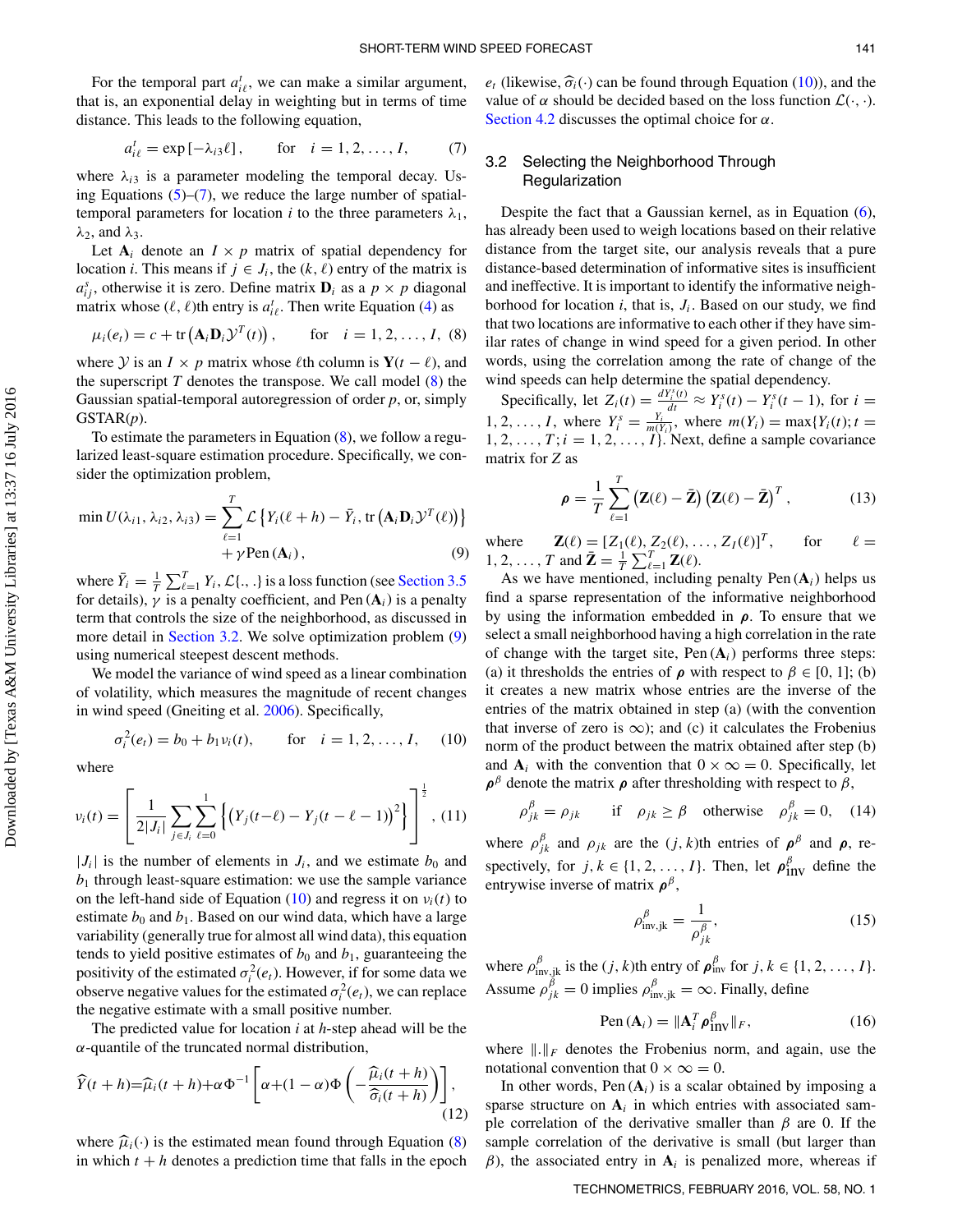the sample correlation of the derivative is large, the associated entry in  $A_i$  is slightly penalized. This defines the informative neighborhood  $J_i = \{j : \rho_{ij}^{\beta} \neq 0\}$ . [Section 4.1](#page-7-0) uses this approach to select neighborhoods.

# 3.3 Regime Switching Gaussian Spatial-Temporal Autoregression

<span id="page-5-7"></span><span id="page-5-3"></span>Following the regime switching approach developed by Gneiting et al.  $(2006)$ , we extend model  $(8)$  to account for effect of wind direction. Regimes are determined according to the wind direction, denoted by  $\theta$ . Consider a partition of the interval  $[0^\circ, 360^\circ)$ , with  $0^\circ$  representing due north, where each segment of the partition defines a regime. For example, represent an east–west two-regime partition as  $r = \{[0, 180\degree]\}$ , meaning that when  $0° \le \theta(t) < 180°$ , it is the east regime, whereas when  $180^\circ \le \theta < 360^\circ$ , it is the west regime. Fit a separate model for each regime as

$$
\mu_i(e_t) = c + \text{tr}\left(\mathbf{A}_i(\theta(t), \mathbf{r})\mathbf{D}_i\mathcal{Y}^T(t)\right), \text{ for } i = 1, 2, ..., I, (17)
$$

<span id="page-5-1"></span>where  $\bf{r}$  denotes the forecast regimes, and  $\theta(t)$  is the current wind direction at location *i*. Note that matrix  $A_i(\theta(t), r)$  is similar to  $A_i$  as defined in [Section 3.1](#page-3-4) and that the dependency on  $(\theta(t), r)$  means considering only those observations that fall in the specific range determined by  $(\theta(t), r)$  in the training stage for each regime. Based on the regime at time *t*, predict the wind speed at time  $t + h$ , according to the specific trained model for that  $\theta$ . We call model [\(17\)](#page-5-1) the regime-switching GSTAR of order *p* and denote it by RGSTAR(*p*). Specifically, we solve

$$
\min U(\lambda_{i1}, \lambda_{i2}, \lambda_{i3}) = c + \sum_{\ell=1}^{T} \mathcal{L} \{ Y_i(\ell+h) - \bar{Y}_i, \text{tr} \left( \mathbf{A}_i(\theta(t), r) \mathbf{D}_i \mathcal{Y}^T(\ell) \right) \} + \gamma \text{Pen} \left( \mathbf{A}_i \right), \qquad (18)
$$

<span id="page-5-4"></span>which, given a regime, is solved similar to optimization problem [\(9\)](#page-4-3).

Next, find the regimes in each calendar month by using the previous year's data. Select a group of candidate regimes, for example, east–west or north–south. For each of the candidate regimes fit the model [\(17\)](#page-5-1) and then choose the regime that yields the smallest training error. Specifically,

$$
r^* = \underset{r}{\arg \min} \mathcal{E}_m(r), \qquad \text{for } m_o = 1, 2, ..., 12, \quad (19)
$$

where  $\mathcal{E}_m(\mathbf{r})$  denotes the prediction error based on some loss function for month  $m<sub>o</sub>$ . In other words, for each month we choose the regime that yields a smaller prediction error, bearing in mind that selecting a regime with too many partitions reduces the number of data points needed for training in each regime and thus reduces prediction accuracy. For the cases used in this article, we choose the following candidate regimes: (a) two-partition: east–west, north–south, northwest–southeast, southwest–northeast, (b) three-partition:  $\{[0^\circ, 120^\circ)\}$  $\{[120^\circ, 240^\circ] \} \cup \{[240^\circ, 360^\circ] \}$ , (c) four-partition:  $\{[0^\circ, 90^\circ]\}\cup \{[90^\circ, 180^\circ]\}\cup \{[180^\circ, 270^\circ]\}\cup \{[270^\circ, 360^\circ)\},\$ and (d) five-partition:  $\{[0^\circ, 72^\circ)\} \cup \{[72^\circ, 144^\circ)\} \cup$  $\{[144^\circ, 216^\circ] \cup \{[216^\circ, 288^\circ] \} \cup \{[288^\circ, 360^\circ] \}$ . We note that for some cases, the regimes with higher partition numbers

#### TECHNOMETRICS, FEBRUARY 2016, VOL. 58, NO. 1

are not feasible because one of the partitions has no data points. We suggest that regimes with two or three partitions are best and that two-partition regimes constitute the majority of the regimes in this study.

# 3.4 Using Geostrophic Wind in Regime Switching Gaussian Spatial-Temporal Autoregression

<span id="page-5-8"></span><span id="page-5-6"></span><span id="page-5-5"></span>Temperature and air pressure measurements are also used to model wind speeds (Xie et al. [2014\)](#page-10-32). Geostrophic wind is a type of theoretical wind obtained by assuming an exact balance between the air pressure gradient force and the Coriolis force (Focken and Lange [2006\)](#page-10-33). Geostrophic wind can be obtained after some simple calculations on temperature and air pressure measurements (Xie et al. [2014\)](#page-10-32). The actual value of geostrophic wind is in general assumed to be in good accordance with the wind speed close to the ground. "Close to the ground" in this context is about 100 m above ground, that is, the hub height of a typical turbine.

Let  $\omega_i(t)$  denote the geostrophic wind at location *i* at time *t* and extend model [\(17\)](#page-5-1) to incorporate geostrophic wind. Specifically,

$$
\mu_i(e_t) = \text{tr}\left(\mathbf{A}_i(\theta(t), \mathbf{r})\mathbf{D}_i\mathcal{Y}^T(t)\right) + \sum_{\ell=1}^w \psi(t-\ell)\omega_i(t-\ell),
$$
  
for  $i = 1, 2, ..., I,$  (20)

<span id="page-5-2"></span>where  $\psi(\ell)$  denotes the coefficient of the geostrophic wind at time  $\ell$  and  $w$  is the order of the model associated with the geostrophic wind. We call model [\(20\)](#page-5-2) the RGSTAR Geostrophic Wind of order (p, w) and denote it by RGSTARGW(*p*,*w*). We use a two-step approach to find the optimal values of the parameters in model  $(20)$ . First, given p and w, we fit data to the model RGSTAR, for each respective regime, based on the model discussed in [Section 3.3,](#page-5-3) namely, optimization problem [\(18\)](#page-5-4). Second, we regress the residuals on the geostrophic wind using least-square estimation,

$$
\widehat{Y}_i(t+h) - \text{tr}\left(\widehat{\mathbf{A}}_i(\theta(t), r)\widehat{\mathbf{D}}_i\mathcal{Y}^T(t)\right)
$$
\n
$$
= c + \sum_{\ell=1}^w \psi(t-\ell)w_i(t-\ell), \quad \text{for} \quad i = 1, 2, \dots, I, (21)
$$

where  $\mathbf{A}_i(\theta(t), r)$  and  $\mathbf{D}_i$  are the estimated values for the matrix  $\mathbf{A}_i(\theta(t), \mathbf{r})$  and  $\mathbf{D}_i$ , respectively, and  $\hat{Y}_i(t + h)$  is the predicted value obtained in the first step.

So far, we have discussed how to incorporate the spatial information into our model for a given order of temporal dependency, namely, for fixed *p*, *q*, and/or *w*. [Section 4.3](#page-8-0) discusses selecting the temporal order.

### 3.5 Choice of Loss Functions

In practice, prediction evaluation is based on the loss functions used by the wind industry. Thus, if  $\hat{Y}_i(t + h)$  denotes the predicted wind speed for *h*-step ahead forecasts at location *i* for  $i = 1, 2, \ldots, I$ , a common choice is the mean absolute difference,

<span id="page-5-0"></span>
$$
MAD = \frac{1}{I} \sum_{i=1}^{I} |\widehat{Y}_i(t+h) - Y_i(t+h)|.
$$
 (22)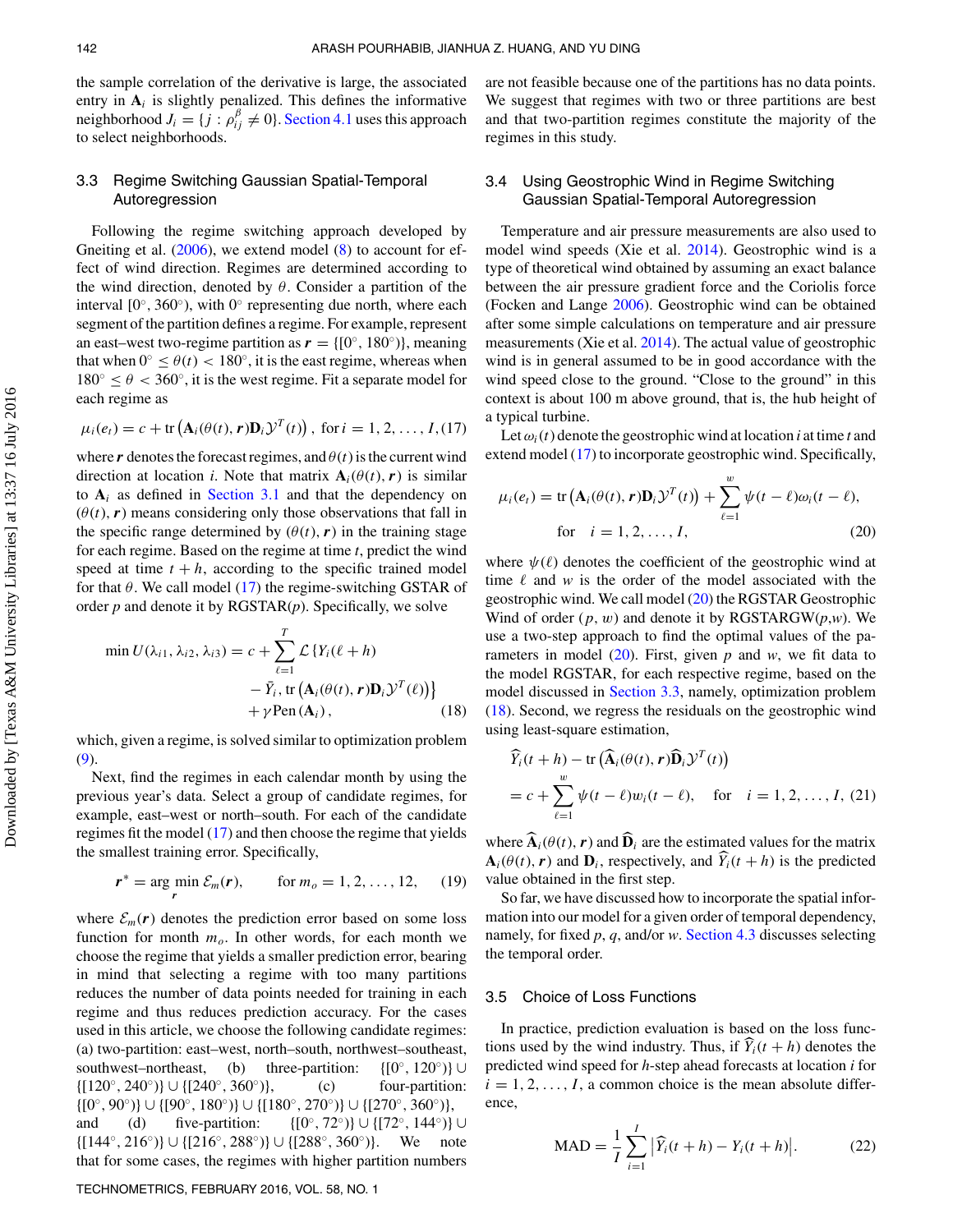<span id="page-6-1"></span>

<span id="page-6-6"></span>Figure 1. Power curve for a wind turbine.

Hering and Genton [\(2010\)](#page-10-25), who instead favor measuring the final response affected by the wind speed forecast, used a nonlinear mapping like the power curve associated with a turbine to convert wind speed to a turbine response. As shown in [Figure 1,](#page-6-1) for a wind speed smaller than cut-in speed the energy produced by the turbine is zero. For wind speeds between cut-in speed and rated speed, the energy produced increases monotonically. If the wind speed is beyond the cut-out speed, the operator shuts down the turbine for safety, that is, it produces no energy.

To consider the impact on a turbine's power response, Hering and Genton [\(2010\)](#page-10-25) proposed the following power curve error (PCE), defining it as

$$
\text{PCE}(Y, \hat{Y}) = \begin{cases} \alpha \left( g(Y) - g(\hat{Y}) \right) & \text{if } \hat{Y} \le Y, \\ (1 - \alpha) \left( g(\hat{Y}) - g(Y) \right) & \text{if } \hat{Y} > Y, \end{cases} (23)
$$

<span id="page-6-2"></span>where  $g(.)$  is the power curve and  $\alpha \in (0, 1)$ , which is introduced to penalize underestimation and overestimation differently; because in practice, underestimating incurs more cost than overestimating. Therefore, for practical purposes  $\alpha > 0.5$ . Provided that the PCE is used as the loss function,  $\alpha$  in Equation [\(23\)](#page-6-2) is the quantile of the optimal predictor and is the same as the  $\alpha$  shown in Equation [\(12\)](#page-4-5).

To solve optimization problem  $(9)$ , determine the loss function  $\mathcal L$  based on the forecast objective. For example,

$$
\min U(\lambda_{i1}, \lambda_{i2}, \lambda_{i3}) = \sum_{\ell=1}^{T} \text{PCE} \left\{ Y_i(\ell+h) - \bar{Y}_i, \mathbf{A}_i \mathbf{D}_i \mathcal{Y}^T(\ell) \right\} + \gamma \text{Pen}(\mathbf{A}_i), \tag{24}
$$

where PCE replaces  $\mathcal{L}(\cdot, \cdot)$ . An alternative criterion is the continuous rank probability score (CRPS), which is akin to PCE, but evaluates the forecast from a distribution perspective. Specifically,

$$
CRPS = \frac{1}{I} \sum_{i=1}^{I} \int_{0}^{1} (\hat{F}(X) - \mathbb{I}(X \ge g_{i}))^{2} dX, \qquad (25)
$$

<span id="page-6-5"></span>where  $\hat{F}(X)$  is the distributional forecast of power (assuming the power curve is known),  $g_i$  is the (normalized) power generated by turbine *i*, and  $\mathbb{I}(\cdot)$  is the indicator function. In this article, we use CRPS for model evaluation, similar to the approach in He et al. [\(2014\)](#page-10-27), but not for parameter estimation.

# <span id="page-6-0"></span>4. RESULTS

The dataset comprises information collected between 2008 and 2010 from 200 randomly selected turbines and a few meteorological mast towers located on a wind farm having mostly flat terrain. We note that we use 200 turbines rather than all of them in the wind farm because our industrial partner deems the exact number of turbines confidential. In this wind farm, the elevation differences between the highest and lowest locations are less than 10 m, over a stretch of approximately  $160 \text{ km}^2$ . Each turbine measures both wind speed every 10 min and the standard deviation during the 10 min period. Each mast tower measures temperature, air pressure, and wind direction as a 10 min average. We note that the use of 10 min blocks is standard industry practice.

<span id="page-6-7"></span><span id="page-6-4"></span>We impute the values of the  $2\% - 3\%$  of missing monthly data by using the iterative singular value decomposition (Beckers and Rixen [2003;](#page-10-34) Maadooliat, Huang, and Hu [2015\)](#page-10-35). For our forecast purpose, we further combine the six 10 min averages in an hour and produce hourly averages. This means that we use a temporal resolution of 1 hr.

We consider the three proposed models: GSTAR(*p*), RGSTAR $(p)$ , and RGSTARGW $(p,w)$ . GSTAR $(p)$  is simply the Gaussian spatial-temporal autoregression of order *p* as described in [Section 3.1;](#page-3-4) RGSTAR(*p*) is the regime-switching GSTAR in which the regime in each calendar month is decided based on the data in the previous year; and  $RGSTARGW(p,w)$  uses the temperature and pressure measurements in the form of geostrophic wind as described in [Section 3.4.](#page-5-5)

Assuming that wind speed in each time epoch is a stationary stochastic process, for each model we define four epochs for each day in a calendar month: (1) 12:00 am to 6:00 am, (2) 6:00 am to 12:00 pm, (3) 12:00 pm to 6:00 pm, and (4) 6:00 pm to 12:00 am. Consequently, we need to fit individual models for each epoch, depending on the epoch to which the forecast horizon belongs. We note that reporting the error average over all turbine cases for each of the four epochs is computationally burdensome. For example, fitting the GSTAR model for one epoch for each month takes about 1 min, but fitting it to 200 turbines for 12 months with four epoch options each takes 6.7 days  $(1 \times 4 \times 12 \times 200 = 160 \text{ hr})$ . Since we have three model options and 2 years of data, it would take almost 40 days. Therefore, we randomly assign each of the 200 turbine cases to evaluate one of the epochs for a given month to reduce the computational burden. We report the prediction error for that month, averaged over roughly 50 evaluation cases. We believe that this reported average prediction error is a good approximation of the error that would have been obtained using the entire 200 turbines.

[Table 1](#page-6-3) summarizes the features of the three models.

Table 1. Features of proposed models

<span id="page-6-3"></span>

| Model           | Epochs | Regimes | Geostrophic Wind |  |
|-----------------|--------|---------|------------------|--|
| <b>GSTAR</b>    | Yes    | No      | No               |  |
| <b>RGSTAR</b>   | Yes    | Yes     | No               |  |
| <b>RGSTARGW</b> | Yes    | Yes     | Yes              |  |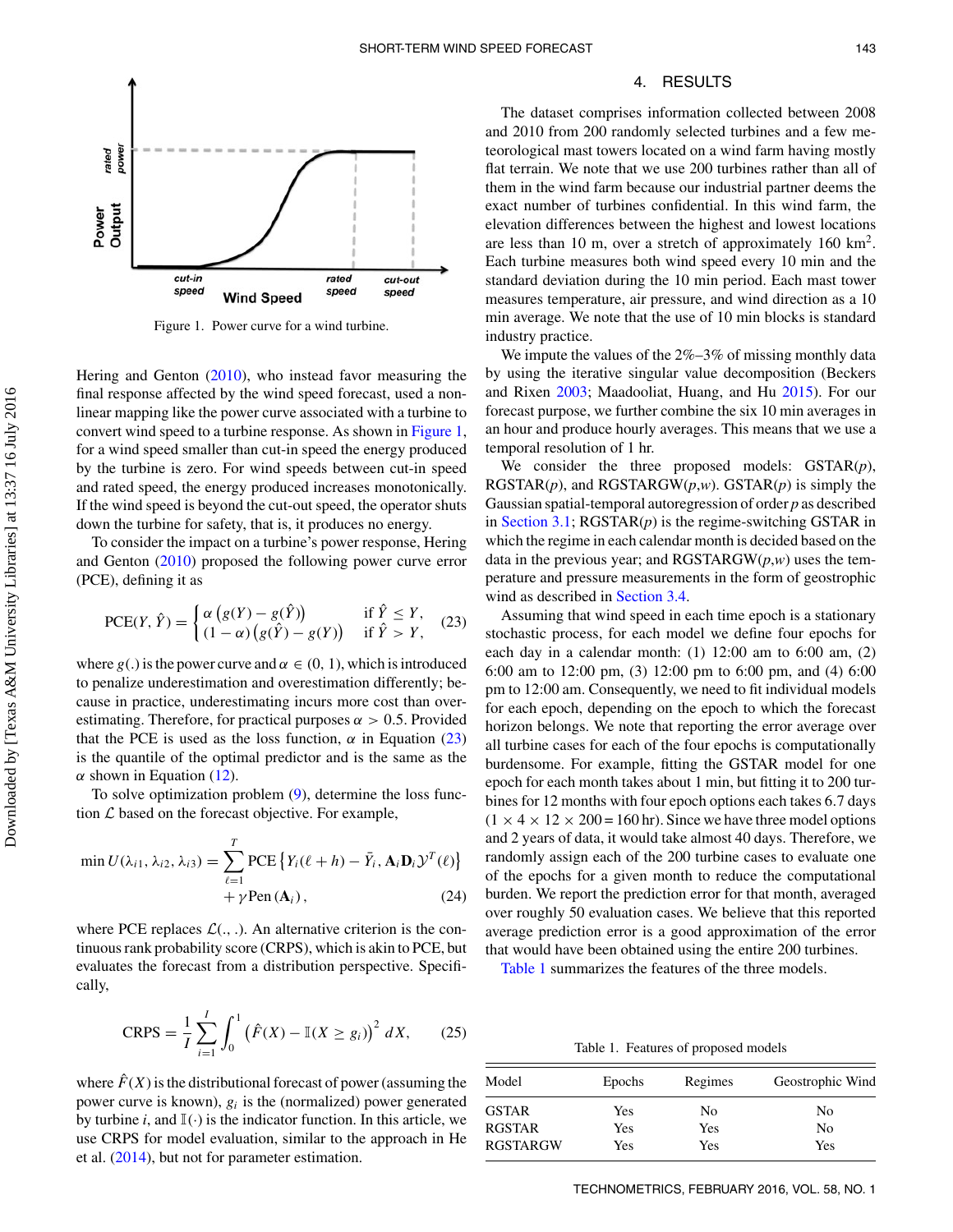<span id="page-7-1"></span>

Figure 2. Neighborhood selection in GSTAR for a sample data in January 2009: (a) three different sites and turbines in their neighborhood; (b)–(d) informative neighborhood selection for each site.

The competing models used in this comparison are ARMA $(p,q)$ , ARMA<sup>\*</sup> $(p,q)$ , vector AR of order *p* (VAR $(p)$ ), and the persistence model (PER). ARMA<sup>\*</sup> $(p,q)$  is the same as  $ARMA(p,q)$ , but the analysis is performed on the residuals after removing a diurnal trend. For the  $VAR(p)$ , we select the neighborhood based on the geographical distance smaller than 5 km. For these models, we select  $p = 1$ ,  $q = 2$ , and  $w = 1$ . See [Section 4.3](#page-8-0) for the details of selecting *p*, *q*, and *w*. We compute *h*-step ahead predictions for  $h = 2, 3, \ldots, 5$ . Specifically, for each *h*-step ahead prediction, we train the model using 30 days of hourly data and then make predictions for the next *h* hours. In doing so, we fit separate models for each prediction horizon. See [Section 3.5](#page-5-0) for the details of the loss function.

#### 4.1 An Example of an Informative Neighborhood

<span id="page-7-0"></span>[Figure 2](#page-7-1) illustrates how the GSTAR models select informative neighborhoods for the target sites. We note that they select a neighborhood according to the historical similarity in the rate of

<span id="page-7-2"></span>Table 2. Prediction results for 2009 and 2010 using PCE. The numbers in parentheses are the standard deviations of the corresponding predictions. Imp. % over PER shows the improvement of the best model over PER. The values in bold indicate the best model for each prediction horizon in each year

| Model           | 2 <sub>hr</sub> | 3 <sub>hr</sub> | 4 hr         | 5 <sup>hr</sup> |
|-----------------|-----------------|-----------------|--------------|-----------------|
|                 |                 | 2009            |              |                 |
| PER             | 0.054(0.013)    | 0.066(0.17)     | 0.076(0.022) | 0.089(0.025)    |
| VAR(1)          | 0.109(0.053)    | 0.115(0.044)    | 0.126(0.042) | 0.127(0.037)    |
| ARMA(1,2)       | 0.058(0.016)    | 0.077(0.020)    | 0.088(0.028) | 0.100(0.028)    |
| $ARMA*(1,2)$    | 0.066(0.018)    | 0.085(0.022)    | 0.094(0.027) | 0.104(0.028)    |
| GSTAR(1)        | 0.050(0.012)    | 0.058(0.016)    | 0.066(0.019) | 0.080(0.025)    |
| RGSTAR(1)       | 0.055(0.018)    | 0.061(0.020)    | 0.070(0.022) | 0.085(0.025)    |
| RGSTARGW(1,1)   | 0.054(0.016)    | 0.059(0.019)    | 0.069(0.021) | 0.087(0.027)    |
| Imp. % over PER | 7.4             | 12.1            | 13.2         | 10.1            |
|                 |                 | 2010            |              |                 |
| <b>PER</b>      | 0.047(0.012)    | 0.053(0.015)    | 0.069(0.019) | 0.074(0.023)    |
| VAR(1)          | 0.110(0.068)    | 0.129(0.075)    | 0.138(0.058) | 0.148(0.057)    |
| ARMA(1,2)       | 0.055(0.014)    | 0.068(0.017)    | 0.085(0.023) | 0.094(0.026)    |
| $ARMA*(1,2)$    | 0.096(0.015)    | 0.104(0.017)    | 0.118(0.020) | 0.121(0.022)    |
| GSTAR(1)        | 0.042(0.013)    | 0.052(0.016)    | 0.063(0.019) | 0.071(0.020)    |
| RGSTAR(1)       | 0.043(0.017)    | 0.051(0.017)    | 0.067(0.022) | 0.073(0.021)    |
| RGSTARGW(1,1)   | 0.042(0.014)    | 0.054(0.016)    | 0.066(0.021) | 0.071(0.021)    |
| Imp. % over PER | 10.6            | 3.8             | 8.7          | 4.1             |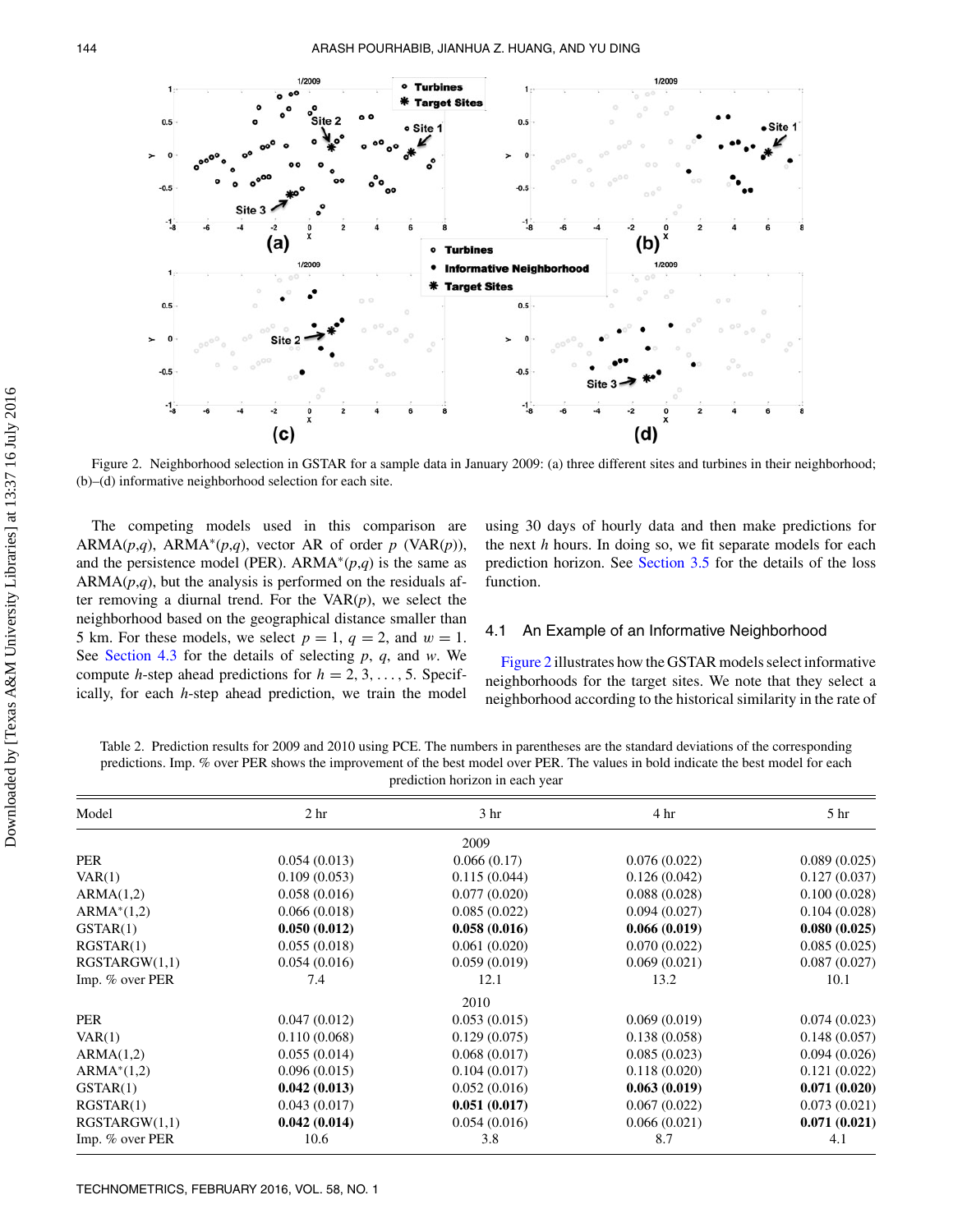change in wind speed (see [Section 3.2\)](#page-4-0) instead of geographical proximity.

In [Section 3.2,](#page-4-0) the parameter  $\beta$  in Equation [\(14\)](#page-4-6) affects the choice of the neighborhood: a smaller  $\beta$  leads to a larger neighborhood for a target site, because it causes  $\rho^{\beta}$  to have fewer zero entries, whereas a large  $\beta$  creates a smaller informative neighborhood, because it causes  $\rho^{\beta}$  to have more zero entries. Recall that for forecasts ranging from 2 hr to 5 hr ahead, the weather-related information, which propagates through wind, contributes little to the model's performance. For this reason, we choose similar values for each horizon but with a slight ascending trend. For the 2 hr ahead forecasts, we choose  $\beta = 0.85$  and for the 5 hr ahead forecasts,  $\beta = 0.92$ , and then we linearly interpolate the values of  $\beta$  for the 3 hr and 4 hr ahead forecasts. The rationale for this ascending trend is because we observe that as the prediction horizon lengthens, the impact of the informative neighborhood mechanism weakens, which suggests there is no need to aggregate a large number of models from the neighboring turbines.

#### 4.2 Forecasts and Comparisons

All models use the wind speed data adjusted according to a standard industry practice that converts the after-wake wind data to free stream wind data. We train each model using 1 month of data and then make *h*-step ahead forecasts for  $h = 2, \ldots, 5$  hr. Doing so for turbine  $i = 1, 2, \ldots, 200$ , for each year gives us  $200 \times 12$  prediction results for each model, and we report the average values and the standard deviations of the prediction errors obtained based on using the PCE as the loss function, where we normalize the power curve so the rated power is 1. We choose  $\alpha = 0.73$  as suggested by Hering and Genton [\(2010\)](#page-10-25). The point forecast for the GSTAR models is the  $\alpha$ -quantile of the predictive normal distribution.

Prior to our comparison, we assess the goodness-of-fit of the GSTAR model. One measure for the goodness-of-fit is the coefficient of determination  $R^2$ , which is the ratio between the variation explained by the model to the total variation. For the three GSTAR models, we calculate this measure for a given turbine in each month. For most cases, this measure is greater than 0.93, suggesting a good fit for the model. We also took a look at the residual plots (not shown) and did not detect any obvious patterns.

[Table 2](#page-7-2) shows the results of our comparison. Generally, the three GSTAR models consistently outperform the VAR and ARMA models, sometimes by more than 10% reduction in terms of PCE. The fact that ARMA performs better than VAR testifies to the importance of choosing an appropriate neighborhood. A poor selection of neighborhood, for example, selecting based on geographical distance, can mislead a model into making worse predictions.

[Table 3](#page-8-2) shows the average improvement in prediction made on individual turbines for the three GSTAR models. The first number is the percentage of turbines for which the models work better than the persistence model and the second number in parentheses is the average percentage of improvement over the persistence model for those turbines. The table indicates that the GSTAR model that is identified as the best model in [Table 2](#page-7-2) outperforms the persistent model for over 50% of

<span id="page-8-2"></span>Table 3. Percentage of improvement over PER in 2009 and 2010. The data pairs in parentheses are the percentage of turbines that see an improvement and the average improvement percentage for those turbines. The values in bold correspond to the best model in [Table 2](#page-7-2)

| Model                              | 2 <sub>hr</sub> | 3 <sub>hr</sub> | 4 <sup>hr</sup>           | 5 <sub>hr</sub> |
|------------------------------------|-----------------|-----------------|---------------------------|-----------------|
| GSTAR(1)<br>(2009)                 | (66, 18.0)      | (75, 20.1)      | (77, 20.3)                | (70, 19.8)      |
| RGSTAR(1)<br>(2009)                | (53, 23.9)      | (60, 27.6)      | $(58, 30.1)$ $(57, 27.3)$ |                 |
| RGSTARGW(1,1) (49, 24.9)<br>(2009) |                 | (60, 28.9)      | $(60, 29.1)$ $(49, 30.8)$ |                 |
| GSTAR(1)<br>(2010)                 | (63, 22.1)      | (54, 18.6)      | $(63, 19.5)$ $(59, 15.9)$ |                 |
| RGSTAR(1)<br>(2010)                | (61, 31.9)      | (56, 27.1)      | $(54, 28.7)$ $(53, 26.5)$ |                 |
| RGSTARGW(1,1) (66, 29.2)<br>(2010) |                 | (46, 26.3)      | (54, 28.1)                | (53, 26.8)      |

the turbines, and in some cases, the GSTAR model preforms better on close to 75% of the turbines. Moreover, on those turbines, the improvements are more than 15% and even as much as 29%.

<span id="page-8-1"></span>However, the persistent model outperforms the three GSTAR models in some cases of volatility, for example, sudden changes in wind speeds. This finding suggests the need for a model to capture more complex temporal patterns and trends.

[Table 4](#page-8-3) shows some of the results using CRPS to give a sense of the quality of predictive distribution. We randomly select 20 turbines, apply the GSTAR model, and compare the results with  $ARMA(1,2)$ . [Table 4](#page-8-3) suggests that the GSTAR model does better than the ARMA(1,2) model for capturing the predictive distribution.

<span id="page-8-4"></span>Finally, we investigate whether the GSTAR model is sensitive to the value of  $\alpha$  used in PCE. In the model building step, we choose  $\alpha = 0.73$  following the suggestion made by Hering and Genton [\(2010\)](#page-10-25). In practice, the optimal value of  $\alpha$  may change over time, and a variation of  $\alpha$  around 0.73 is expected. Hence, we conduct a sensitivity analysis by changing the value of  $\alpha$  between 0.6 and 0.8, and then we average the PCE over this range. We randomly select 100 turbines and use 2009 data. [Table 5](#page-9-1) shows that the performance of the model is not sensitive to the specific value of 0.73 chosen for the model fitting.

# 4.3 Role of Informative Neighborhood and Temporal **Dependency**

<span id="page-8-0"></span>We speculate that the performance of the GSTAR models depends upon an effective aggregation of a group of predictive models initiated from individual turbines in its informative neighborhood. Therefore, we compare the change in the neigh-

<span id="page-8-3"></span>Table 4. CRPS values using 20 randomly selected turbines and 2009 data

| Model                     | 2 <sub>hr</sub> | 3 <sub>hr</sub> | 4 hr           | 5 <sub>hr</sub> |
|---------------------------|-----------------|-----------------|----------------|-----------------|
| ARMA(1,2)<br><b>GSTAR</b> | 1.166<br>0.997  | 1.480<br>1.198  | 1.845<br>1.478 | 2.353<br>1.532  |

TECHNOMETRICS, FEBRUARY 2016, VOL. 58, NO. 1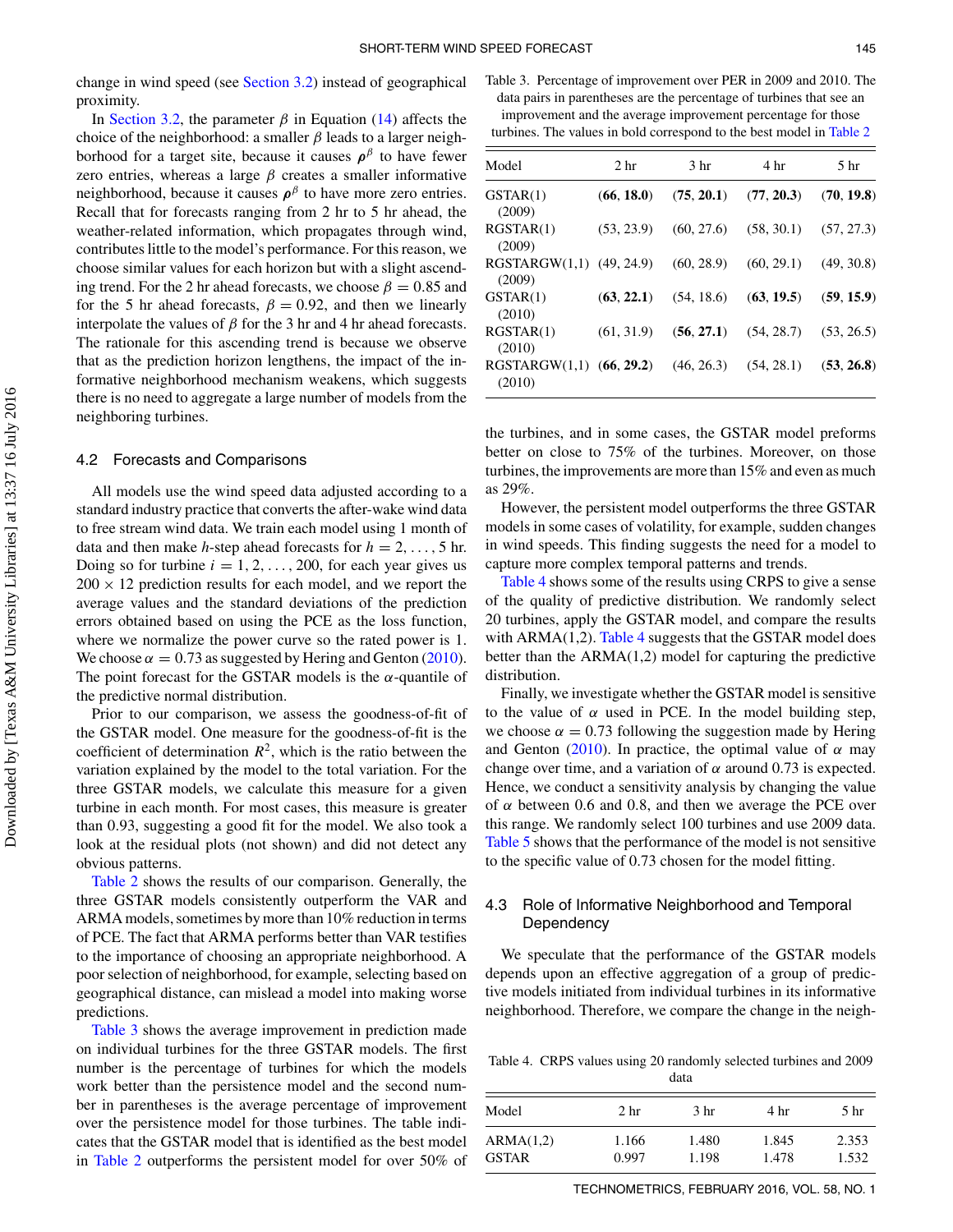<span id="page-9-1"></span>Table 5. Average PCE with  $\alpha$  varying in [0.6, 0.8] for 100 turbines in the year of 2009. The values in parentheses are the average of standard deviations for each case

| Model | 2 <sub>hr</sub>                                               | 3 <sub>hr</sub>                                             | 4 hr | 5 <sub>hr</sub> |
|-------|---------------------------------------------------------------|-------------------------------------------------------------|------|-----------------|
| PER   | GSTAR 0.057 (0.007) 0.066 (0.007) 0.053 (0.009) 0.074 (0.008) | $0.071(0.007)$ $0.073(0.008)$ $0.064(0.009)$ $0.077(0.010)$ |      |                 |

borhood selected by the GSTAR when it performs better than the persistence model. Intuitively, the selected (informative) neighborhood should change less to give the GSTAR model an edge.

We define a metric of quantifying the changes in a neighborhood ch $(i, m)$ ,  $i = 1, 2, ..., 200$  and  $m = 1, 2, ..., 12$ :

$$
ch(i, m) = 1 - \frac{|J_i(m) \cap J_i(m+1)|}{|J_i(m)|}, \tag{26}
$$

where  $J_i(m)$  denotes the informative neighborhood selected by the GSTAR at month *m* for turbine *i*,  $|J_i(m)|$  is the number of elements in  $J_i(m)$ , and ch(i, m) is a number between 0 and 1. To obtain a robust statistic, we set a threshold,  $t^{ch} \in (0, 1)$ , and find how often the change in the informative neighborhood is smaller than  $t^{\text{ch}}$ . More precisely,

$$
S_c = \frac{1}{12I} \sum_{i,m} \left\{ \mathbb{I} \left( \text{ch}(i,m) \le t^{\text{ch}} \right) \right\}. \tag{27}
$$

<span id="page-9-2"></span>Simply speaking, when  $t<sup>ch</sup>$  is chosen as a small value,  $S_c$  indicates the likelihood of a consistent neighborhood; the bigger  $S_c$  is, the more consistent the neighborhood. Based on the intuition expressed above, if GSTAR outperforms the persistence model,  $S_c$  should have a value more than 0.5, implying that it is more likely for the neighborhood to have a small change (smaller than  $t^{ch}$ ) than otherwise.

To test this, we randomly select 60 turbines (therefore  $I = 60$  in Equation [\(27\)](#page-9-2)), use the data of 2010, and both GSTAR and the persistence models to produce an *h*-hour ahead forecast, for  $h = 2, \ldots, 5$ . We choose  $t^{ch} = 0.2$  and estimate the value of  $S_c$  by counting the proportion of times ch(i, m) is smaller than 0.2 when GSTAR performs better. [Table 6](#page-9-3) shows that when the GSTAR model performs better for smaller horizons, the neighborhood more often stays unchanged, and that the GSTAR model still maintains its edge for longer horizons when the neighborhood changes more often. These results indicate that when predicting for shorter horizons, the informative neighborhood plays a more important role than when predicting for longer horizons.

We also believe that the GSTAR model is superior as a result of using epochs for modeling nonstationarity in wind data. Undertaking an analysis similar to what we presented for neighborhood selection, we observed that the time epoch mechanism has a bigger impact on longer prediction horizons (4 hr or 5 hr) and a smaller impact on shorter prediction horizons (2 hr or 3 hr). The combined effect of the informative neighborhood mechanism and the time epoch mechanism does not appear to be monotonic in time, which explains why the GSTAR model's improvement over the persistent model as shown in [Table 2](#page-7-2) does not show any monotonic trend.

We explained earlier that the improvement mechanism of the GSTAR models is different from that of the between-farm

<span id="page-9-3"></span>Table 6. Proportion of the times that the informative neighborhood stays largely unchanged

|       | 2 <sub>hr</sub> | 3 <sub>hr</sub> | 4 hr | 5 <sub>hr</sub> |
|-------|-----------------|-----------------|------|-----------------|
| $S_c$ | 0.68            | 0.59            | 0.53 | 0.53            |

spatial models. The comparisons presented in [Table 2](#page-7-2) reaffirm this understanding. We note that RGSTAR and RGSTARGW, the GSTAR variants using regime-switching and geostrophic wind, perform no better than the GSTAR model for most of the cases. The use of regime-switching and geostrophic wind is believed to benefit the between-farm spatial models when winds traveling through weather systems play a larger role. Due to different combination of spatial and temporal scales in our problem, inclusion of these modeling elements appears to produce only a marginal benefit.

One final issue regarding model specification is the orders of the model, *p*, *q*, and *w*. One approach to find the order *p* is the partial autocorrelation function (Brockwell and Davis [2009\)](#page-10-36). Partial autocorrelation of lag  $k > 0$  is the correlation between the terms with indices  $t$  and  $t + k$ , with the linear dependence of the terms  $t + 1$  to  $t - k + 1$  removed. For the datasets used in this article, the partial autocorrelation of lag 1, for both geostrophic winds and wind speeds is dominant, which suggests  $p = 1$  in VAR, GSTAR, RGSTAR, and RGSTARGW, and  $w = 1$  in RGSTARGW. This finding is consistent with the claim that for meteorological data, a low order for AR models, often  $p = 1$ , would be sufficient (Katz and Skaggs [1981\)](#page-10-12). Similarly, to determine *q* in ARMA, we use Bayesian information criterion (BIC; Torres et al. [2005;](#page-10-9) Erdem and Shi [2011\)](#page-10-10). BIC suggests  $p = 1$  and  $q = 2$  for most of the cases, so we use ARMA(1,2) as a competing algorithm.

# <span id="page-9-7"></span><span id="page-9-6"></span><span id="page-9-5"></span><span id="page-9-4"></span><span id="page-9-0"></span>5. CONCLUSION

This article presented a model for making short-term forecasts of wind speed in local wind fields. It focused on turbine-specific forecasts that can benefit turbine operations and control. Our proposed model and two variants employed both spatial and temporal information to enhance the forecast quality. Testing the three models using 2 years of real data demonstrated that incorporating spatial information into the proposed models assisted in obtaining more accurate wind speed forecasts and that the use of the spatial information depended on selecting the most informative neighborhood. We also found that using the rate of change in wind speeds as a criterion for selecting the informative neighborhood was better than basing the selection on distance only.

The results reported in [Table 3](#page-8-2) indicate that our proposed models did not always outperform the persistent model on all 200 turbines. This is in contrast to the large body of literature using a single time series dataset, claiming to make improvement over the persistent model. Thus, we maintain that it is unlikely that any temporal-only model can consistently outperform the persistent model in a comprehensive comparative study. Our experience appears to suggest that for the highly volatile near-ground wind field, any attempts to model the temporal dependency as a linear function will be unlikely to succeed. We